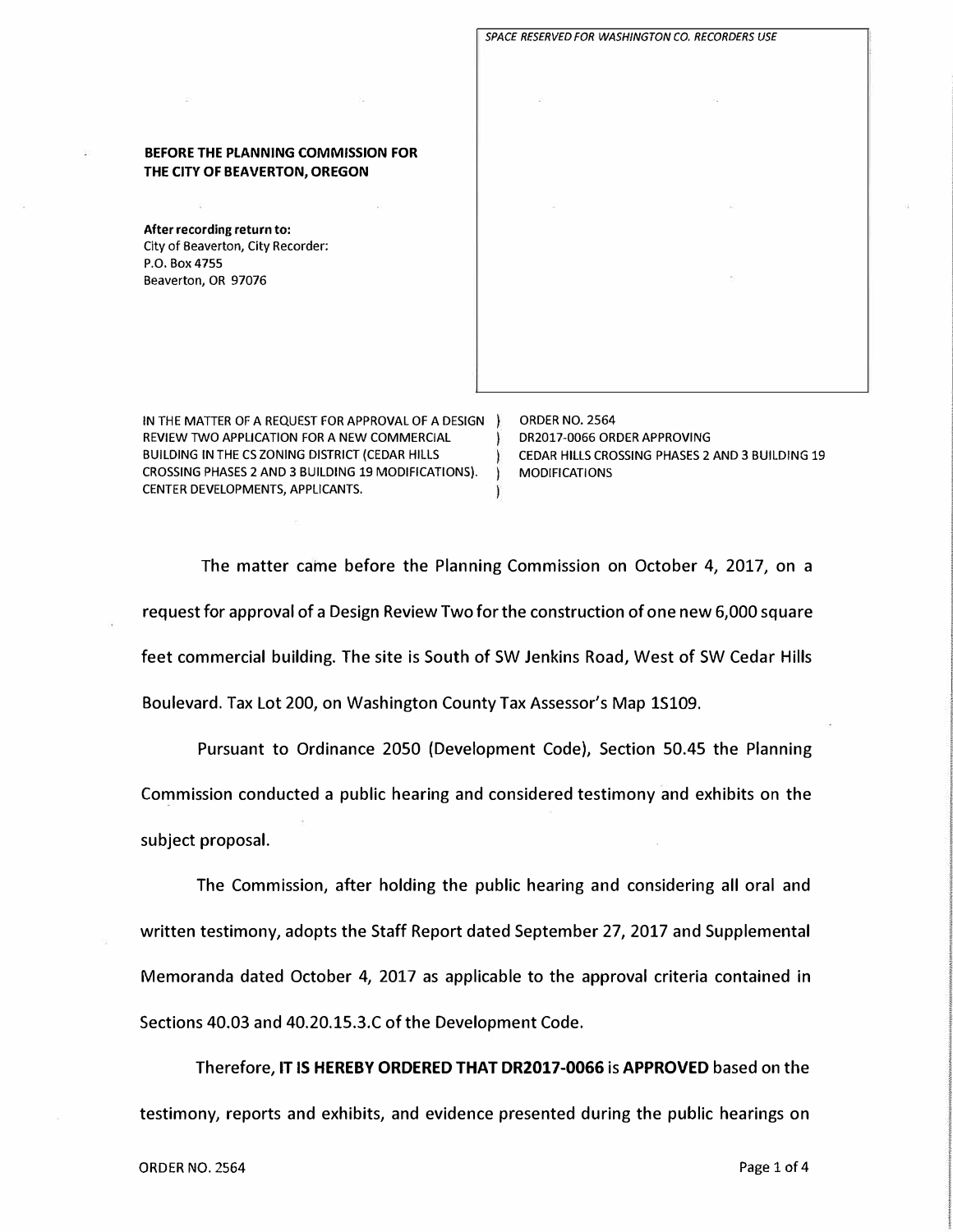the matter and based on the facts, findings, and conclusions found in the Staff Report dated September 27, 2017 and Supplemental Memoranda dated October 4, and this Land Use Order, and subject to the conditions of approval as follows:

## Prior to approval of site development permit plan revision, the applicant shall: А.

- 1. Submit plans demonstrating that disabled parking stalls are be provided in accordance with ORS 447.233. (Building/BR)
- 2. Submit plans demonstrating that an accessible route is provided for persons with disabilities throughout the site. (Section 1104, OSSC) (Building/BR)
- 3. Submit plans demonstrating that an accessible route is provided for persons with disabilities from the building to a public way. (Section 1104, OSSC) (Building/BR)

## Prior to building permit issuance for building 19, the applicant shall: В.

- 4. Prior to building permit issuance for building 19, the applicant shall submit revised site development permit plans to the previous site development permit, SD2016-0019, and obtain approvals of the plan revisions from the Site Development Division. (Site Development Div./JJD)
- 5. Make provisions for installation of all mandated erosion control measures to achieve City inspector approval at least 24 hours prior to call for foundation footing form inspection from the Building Division. (Site Development Div./JJD)
- 6. Submit plans demonstrating that all mechanical units are screened by parapet walls or otherwise not visible from the right of way, consistent with Section 60.05.15.5.

## Prior to occupancy permit issuance for building 19, the applicant shall:  $\mathbf{C}$ .

- 7. Provide proof of mural approval by the Beaverton Arts Commission for the proposed mural on the east elevation of Building 19. If approval is not provided for murals on the spaces identified on plan sheet DR02, an area of differentiated materials, which are not brick, must be provided. (Planning / SR)
- 8. Provide proof or recording of the mural easement, as required by the Arts Commission, and completion of the mural. (Planning / SR)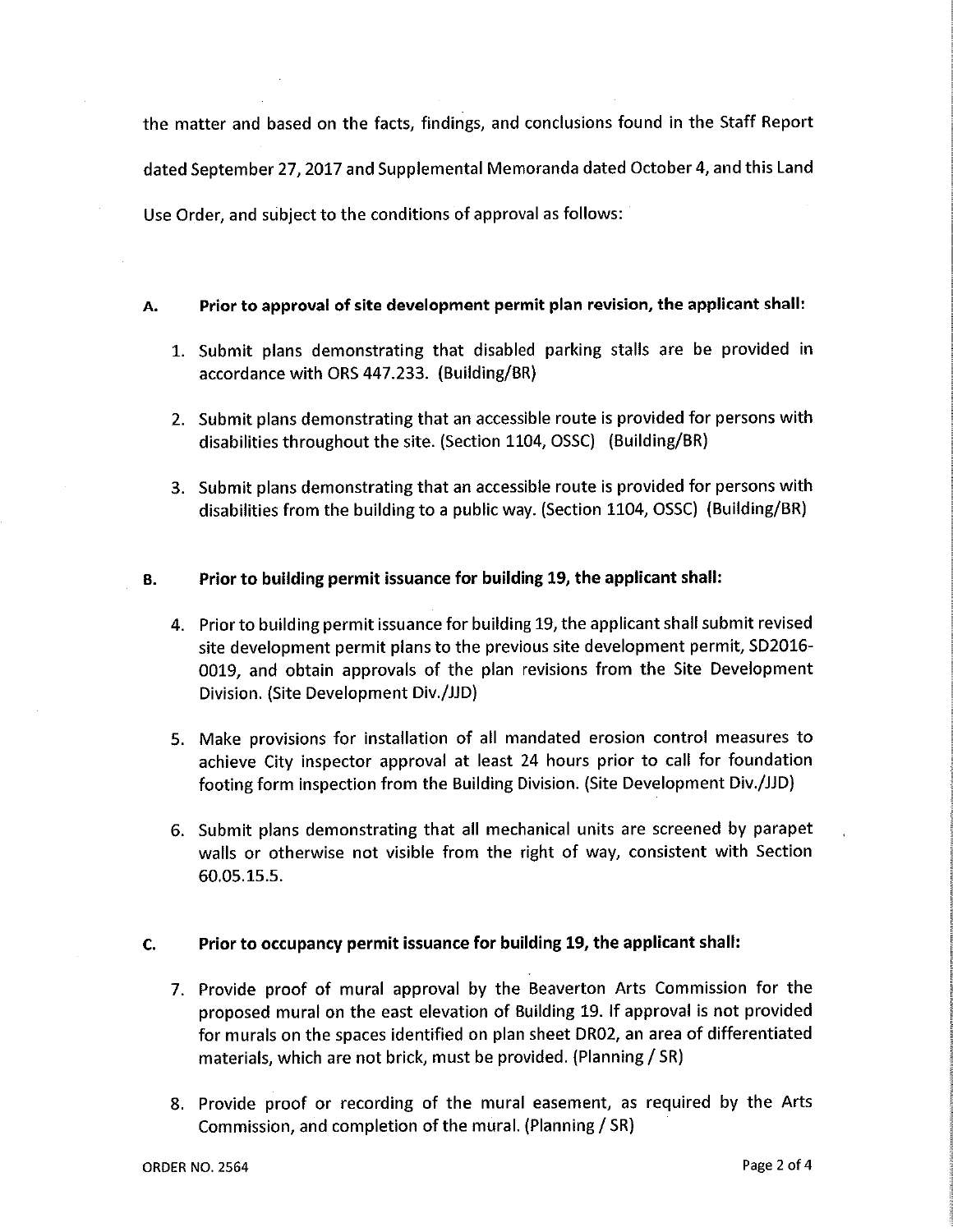- 9. Ensure all site improvements, including grading and landscaping are completed in accordance with plans, except as modified by the decision making authority in conditions of approval. (On file at City Hall). (Planning / SR)
- 10. Ensure all construction is completed in accordance with the Materials and Finishes form and Materials Board, except as modified by the decision making authority in conditions of approval. (On file at City Hall). (Planning / SR)
- 11. Ensure construction of all buildings, walls, fences and other structures are completed in accordance with the elevations and plans, except as modified by the decision making authority in conditions of approval. (On file at City Hall). (Planning  $/$  SR)
- 12. Ensure all landscaping approved by the decision making authority is installed. (Planning / SR)
- 13. Ensure all landscape areas are served by an underground landscape irrigation system. For approved xeriscape (drought-tolerant) landscape designs and for the installation of native or riparian plantings, underground irrigation is not required provided hat temporary above-ground irrigation is provided for the establishment period. (Planning / SR)
- 14. Ensure that the planting of all approved trees, except for street trees or vegetation approved in the public right-of-way, has occurred. Trees shall have a minimum caliper of 1-1/2 inches. Each tree is to be adequately staked. (Planning / SR)
- 15. Ensure all exterior lighting fixtures are installed and operational. Illumination from light fixtures, except for street lights, shall be limited to no greater than 0.5 footcandle at the property line as measured in the vertical and horizontal plane. Public view of exterior light sources such as lamps and bulbs, is not permitted from streets and abutting properties at the property line. (Planning / SR)

Motion **CARRIED**, by the following vote:

Nye, Lawler, North, Overhage, Uba, Winter. AYES: **NAYS:** None. **ABSTAIN:** None. **ABSENT:** Matar.

Dated this Lord day of OCTOBEN  $, 2017.$